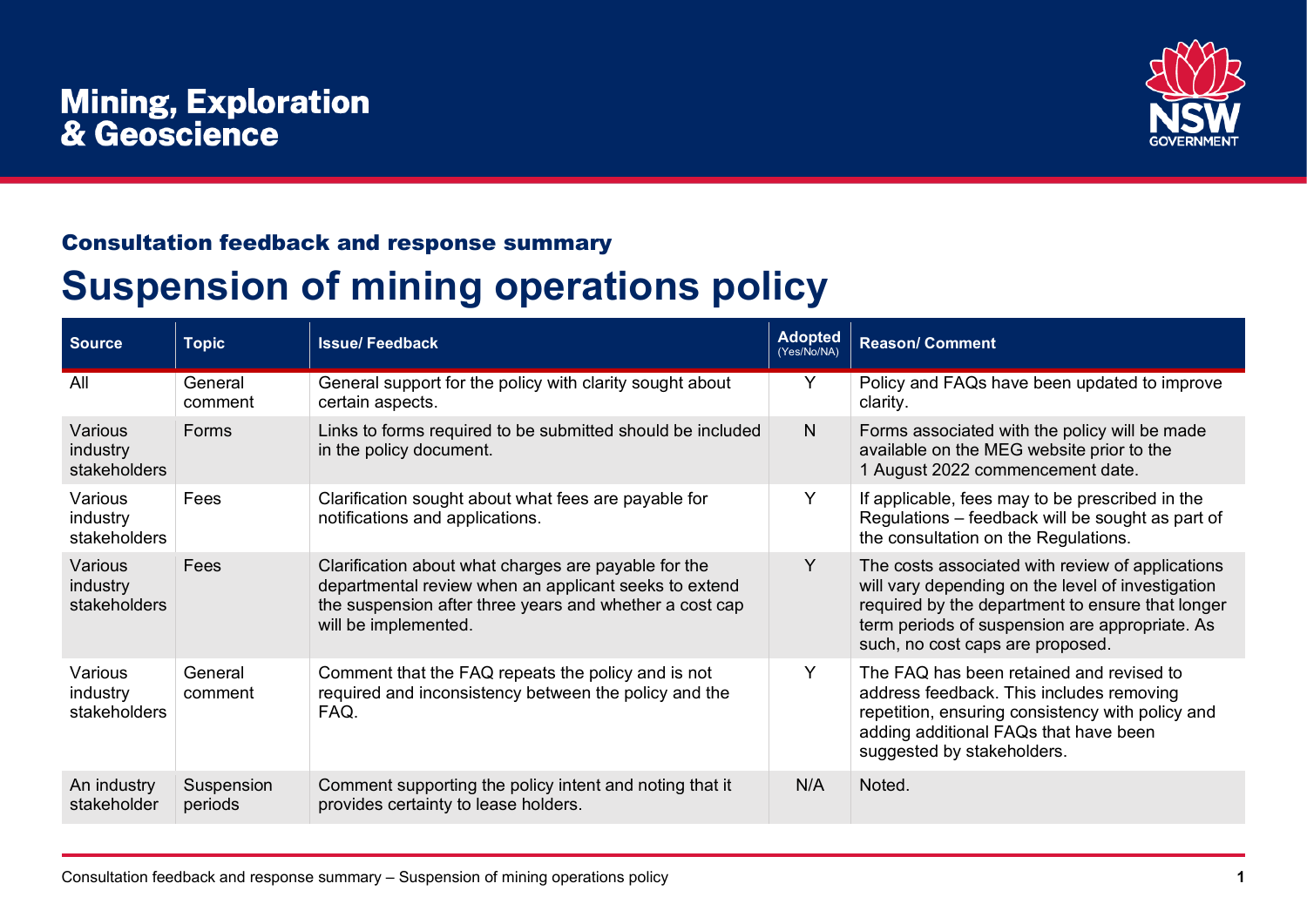| <b>Source</b>                       | <b>Topic</b>           | <b>Issue/Feedback</b>                                                                                                                                                                                                                       | <b>Adopted</b><br>(Yes/No/NA) | <b>Reason/Comment</b>                                                                                                                                                                                                                                                                                            |
|-------------------------------------|------------------------|---------------------------------------------------------------------------------------------------------------------------------------------------------------------------------------------------------------------------------------------|-------------------------------|------------------------------------------------------------------------------------------------------------------------------------------------------------------------------------------------------------------------------------------------------------------------------------------------------------------|
| An industry<br>stakeholder          | Suspension<br>periods  | Clarification about the maximum period of time a<br>suspension can be granted for and comment that three<br>years may not be long enough in some instances.                                                                                 | Y.                            | The maximum length of time that the Department<br>will grant a single consent to suspend is three<br>years (which includes any period of up to 12<br>months under the notification provisions in the<br>policy). Additional extension periods in excess of<br>three years are subject to application and review. |
| Various<br>industry<br>stakeholders | Application<br>process | Comment suggesting a change from 30 days to 30<br>business days for a notification.                                                                                                                                                         | in part                       | The policy has been updated to refer to calendar<br>days to provide certainty.                                                                                                                                                                                                                                   |
| An industry<br>stakeholder          | Application<br>process | Comment suggesting a change from 60 days to 1 month<br>for an application.                                                                                                                                                                  | in part                       | The 60-day period has been retained but clarified<br>to refer to calendar days to ensure that there is<br>time for the department to review the application<br>and seek additional information.                                                                                                                  |
| Various<br>industry<br>stakeholders | Title dealings         | Comment that guidance about mine closure during a<br>period of suspension should be included.                                                                                                                                               | Y                             | The policy and FAQ have been updated to clearly<br>outline how suspensions and mine closure<br>interact.                                                                                                                                                                                                         |
| An industry<br>stakeholder          | General<br>comment     | Comment that a flow chart showing the process should be<br>included in the policy.                                                                                                                                                          | Y                             | A flow chart has been developed.                                                                                                                                                                                                                                                                                 |
| An industry<br>stakeholder          | Rehabilitation         | Comment that guidance on how a lease holder can update<br>their Rehabilitation Security Deposit to account for<br>changes in disturbance should be included in the policy.                                                                  | Y                             | The policy and FAQ have been updated to clearly<br>outline how security deposits are dealt with during<br>suspension periods.                                                                                                                                                                                    |
| An industry<br>stakeholder          | Suspension<br>periods  | Comment that the process of suspension and extension<br>should be clarified including details about forms, costs,<br>assessment timeframes, extension applications,<br>departmental reviews, extension refusal and mining lease<br>renewal. | Y                             | The policy and FAQ have been updated.                                                                                                                                                                                                                                                                            |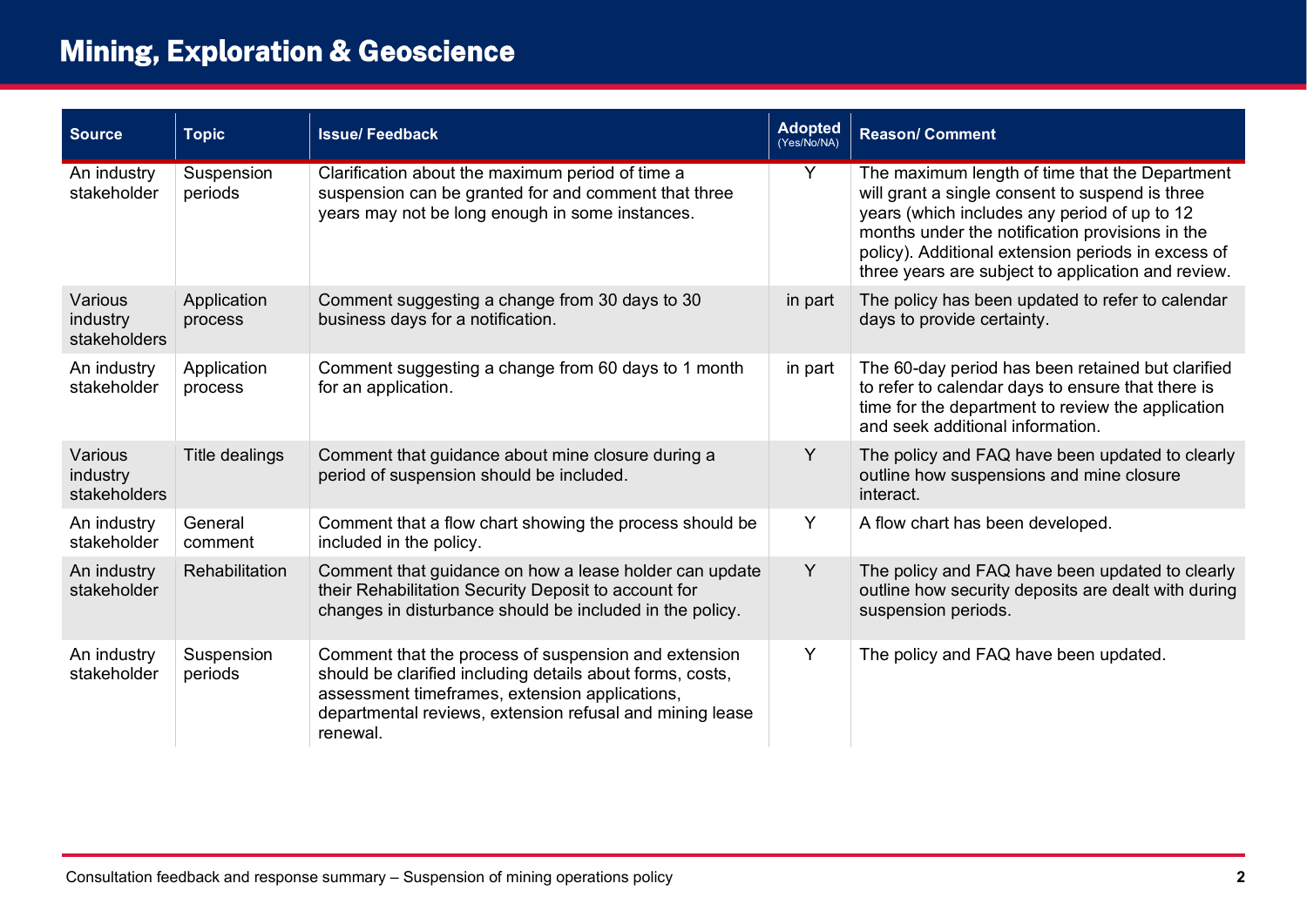| <b>Source</b>              | <b>Topic</b>                | <b>Issue/Feedback</b>                                                                                                                                                                                                                                                                                                                       | Adopted<br>(Yes/No/NA) | <b>Reason/Comment</b>                                                                                                                                                                                                                                                                                                                                                                                                                                     |
|----------------------------|-----------------------------|---------------------------------------------------------------------------------------------------------------------------------------------------------------------------------------------------------------------------------------------------------------------------------------------------------------------------------------------|------------------------|-----------------------------------------------------------------------------------------------------------------------------------------------------------------------------------------------------------------------------------------------------------------------------------------------------------------------------------------------------------------------------------------------------------------------------------------------------------|
| An industry<br>stakeholder | Assessment<br>process       | Comment that communications from the department<br>should be outlined in the policy including how a lease<br>holder will be notified of the outcome of their application,<br>how they will be advised if their application is refused, the<br>notice period if a suspension if revoked and the appeal<br>process to challenge a revocation. | $\overline{Y}$         | The policy and FAQ have been updated to clearly<br>outline how lease holders will be notified about<br>the outcome of their notification/application.                                                                                                                                                                                                                                                                                                     |
| An industry<br>stakeholder | Project status              | Comment that the consideration of a mining lease<br>suspension in the context of a wider project and how it will<br>be assessed should be detailed in the policy.                                                                                                                                                                           | Y                      | The policy and FAQ have been updated to clarify<br>how a project will be assessed.                                                                                                                                                                                                                                                                                                                                                                        |
| An industry<br>stakeholder | Care and<br>maintenance     | Comment that the relationship between the industry term<br>'care and maintenance' and suspension under the Mining<br>Act should be outlined in the policy or FAQ.                                                                                                                                                                           | Y                      | The FAQ has been updated to clarify how<br>suspensions relate to 'care and maintenance'.<br>While industry has used the term 'care and<br>maintenance', the term is not included in<br>legislation therefore the policy only refers to<br>suspension of mining operations.<br>Lease holders are responsible for determining<br>whether the change in activities under a mining<br>lease requires suspension under the statutory<br>conditions and policy. |
| An industry<br>stakeholder | FAQs                        | Suggested inclusion of a number of new FAQs including<br>immediate suspension, interaction with mining lease<br>expiry dates, renewal processes, extensions, rehabilitation<br>bonds, notices to the lease holder and appeal processes.                                                                                                     | Y                      | The FAQ has been revised to include new<br>questions.                                                                                                                                                                                                                                                                                                                                                                                                     |
| An industry<br>stakeholder | Legislative<br>requirements | Comment that the legislative basis for suspensions of<br>mining operations should be referenced in the policy.                                                                                                                                                                                                                              | Y                      | The policy has been updated to clarify the<br>legislative requirements.                                                                                                                                                                                                                                                                                                                                                                                   |
| An industry<br>stakeholder | General<br>comment          | Comment that the continued requirement to rehabilitation<br>should be made clearer in the policy.                                                                                                                                                                                                                                           | Y                      | The policy clearly indicates that progressive<br>rehabilitation requirements continue alongside<br>any suspension.                                                                                                                                                                                                                                                                                                                                        |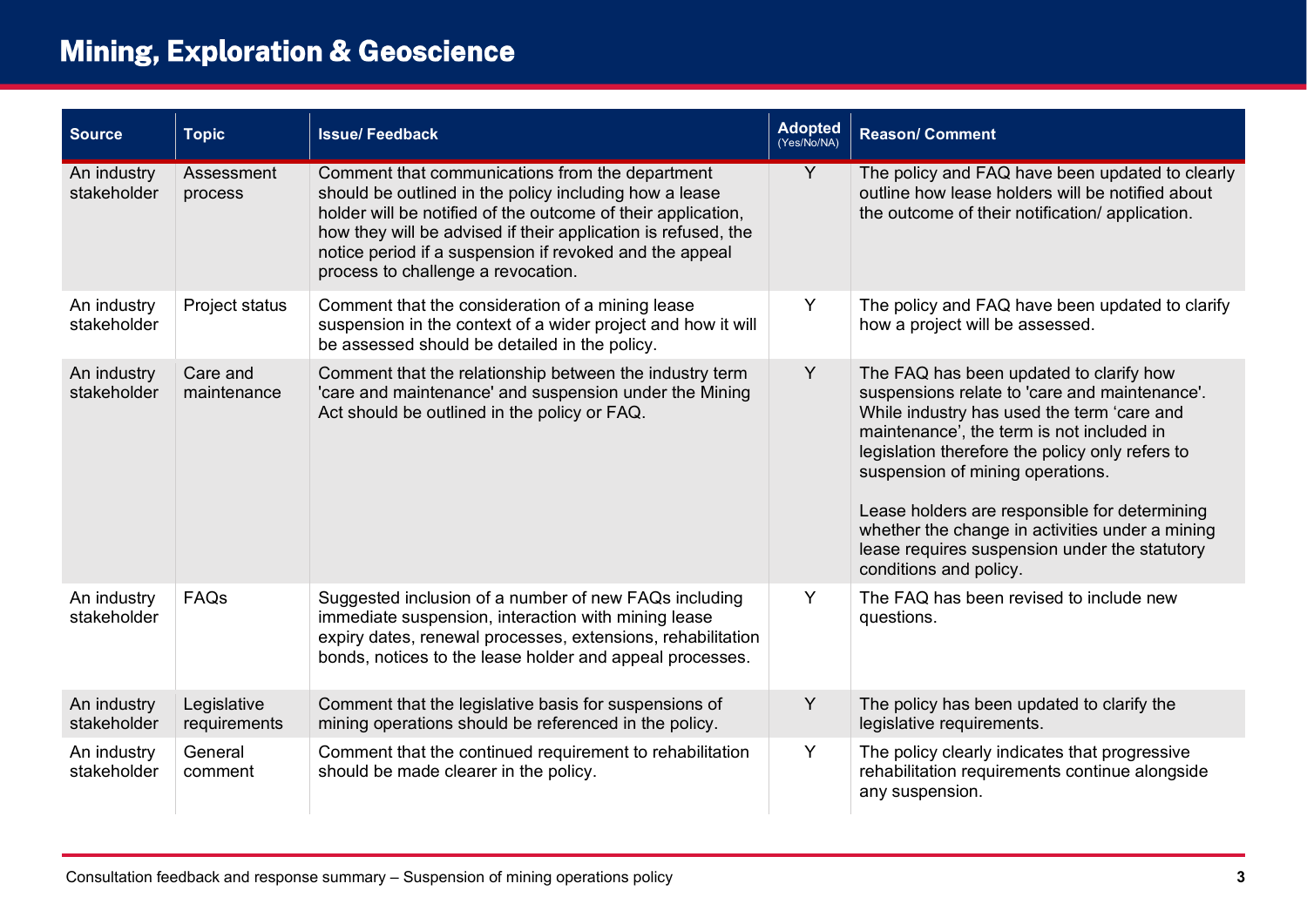| <b>Source</b>              | <b>Topic</b>                            | <b>Issue/Feedback</b>                                                                                                                                   | Adopted | <b>Reason/Comment</b>                                                                                                                                                                                                                                                                                                                                                                                                                                                                                                                                               |
|----------------------------|-----------------------------------------|---------------------------------------------------------------------------------------------------------------------------------------------------------|---------|---------------------------------------------------------------------------------------------------------------------------------------------------------------------------------------------------------------------------------------------------------------------------------------------------------------------------------------------------------------------------------------------------------------------------------------------------------------------------------------------------------------------------------------------------------------------|
| An industry<br>stakeholder | Title dealings                          | Comment that there is no information about how a sub-<br>lease will be dealt with under the policy.                                                     | N/A     | The policy only applies to the head lease. There<br>is no legislative basis to suspend a sub-lease.                                                                                                                                                                                                                                                                                                                                                                                                                                                                 |
| An industry<br>stakeholder | Activities<br>associated with<br>mining | Comment that activities associated with mining and the<br>mine site which need to be continued whilst a mining<br>lease is suspended are not described. | N       | Lease holders are responsible for determining<br>whether the change in activities under the mining<br>lease requires suspension under the statutory<br>condition and policy.                                                                                                                                                                                                                                                                                                                                                                                        |
| An industry<br>stakeholder | Restarting<br>mining<br>operations      | Comment that there is no specific legislative requirement<br>to commence or recommence mining or recommence if<br>consent has been revoked.             | Y       | The grant of a mining lease is subject to the<br>objects of the Mining Act. The mining lease<br>conditions also require that operations be<br>conducted in accordance with an Extraction Plan<br>and the Resource Recovery condition. Not taking<br>active steps to extract a resource if approved to<br>do so may be grounds for compliance and<br>enforcement action. Failing to re-commence<br>mining following the expiry of a suspension period<br>would be a breach of the Schedule 1B, clause<br>7A(1) requirement as the consent is no longer in<br>effect. |
| An industry<br>stakeholder | Decision maker                          | Comment that the decision maker should be clearly stated<br>in the policy.                                                                              | N/A     | The decision maker is the Minister or their<br>delegates within the Department.                                                                                                                                                                                                                                                                                                                                                                                                                                                                                     |
| An industry<br>stakeholder | Mining area                             | Comment that the meaning of the term Mining Area is not<br>included in the policy. Suggestion that reference be made<br>to the legislation definition.  | N/A     | The 'mining area' is the area covered by the<br>mining lease as defined in the Act.                                                                                                                                                                                                                                                                                                                                                                                                                                                                                 |
| An industry<br>stakeholder | Suspension<br>periods                   | Suggested update to wording regarding suspensions up to<br>12 months to ensure consistency with the rest of the<br>policy.                              | Y       | The policy has been updated.                                                                                                                                                                                                                                                                                                                                                                                                                                                                                                                                        |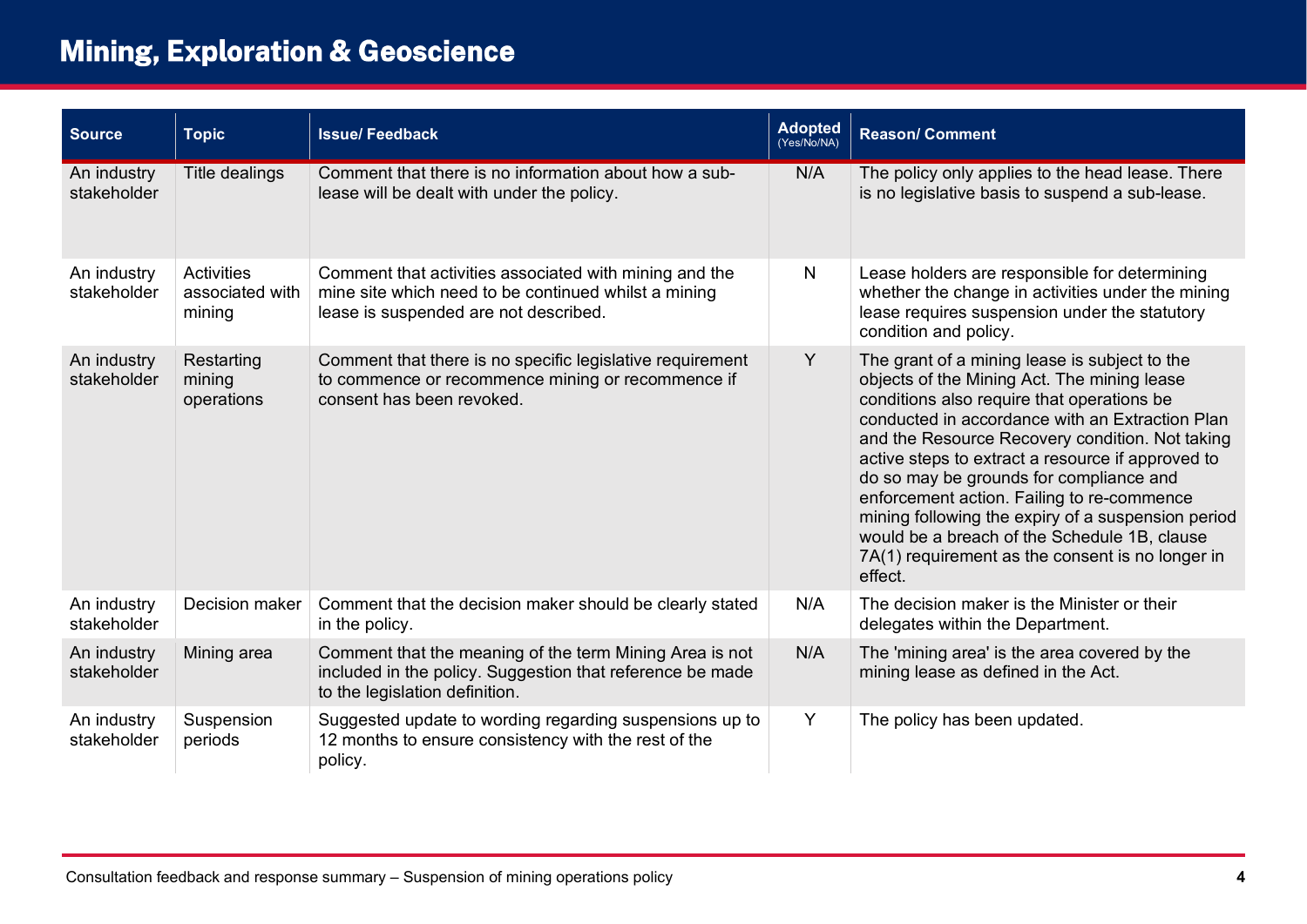| <b>Source</b>                       | <b>Topic</b>           | <b>Issue/Feedback</b>                                                                                                                                                                                                                          | <b>Adopted</b><br>(Yes/No/NA) | <b>Reason/Comment</b>                                                                                                                                                       |
|-------------------------------------|------------------------|------------------------------------------------------------------------------------------------------------------------------------------------------------------------------------------------------------------------------------------------|-------------------------------|-----------------------------------------------------------------------------------------------------------------------------------------------------------------------------|
| Various<br>industry<br>stakeholders | <b>Notification</b>    | Comment that clarity about when notification criteria<br>cannot be met be provided in the policy.                                                                                                                                              | Y                             | The policy has been updated.                                                                                                                                                |
| An industry<br>stakeholder          | Application<br>process | Suggestion that the required information regarding<br>rehabilitation impacts specifically reference Schedule 8A,<br>clause 5 of the Regulation.                                                                                                | Y                             | Policy has been amended to clarify the<br>application of the 'Rehabilitation to occur as soon<br>as reasonably practicable after disturbance'<br>clause in the Regulations. |
| An industry<br>stakeholder          | Assessment<br>process  | Suggested that 'land access disputes' be replaced with<br>another term due to the complex nature of land access<br>agreements.                                                                                                                 | Y                             | The policy has been updated to refer to land<br>access matters instead of disputes.                                                                                         |
| An industry<br>stakeholder          | Assessment<br>process  | Comment that guidance be included about what happens<br>in cases where a suspension period may coincide with the<br>lease expiry and renewal process noting that renewals<br>can take extended periods of time to determine.                   | Y                             | The FAQ has been updated to clarify that a<br>suspension does not impact the expiry or renewal<br>of an mining lease.                                                       |
| An industry<br>stakeholder          | Rehabilitation         | Comment that guidance is needed on rehabilitation<br>requirements and how they apply in relation to the<br>suspension of mining operations given that mining<br>operations as defined in the Act includes rehabilitation.                      | Y                             | Policy has been amended to clarify the<br>application of the 'Rehabilitation to occur as soon<br>as reasonably practicable after disturbance'<br>clause in the Regulations. |
| An industry<br>stakeholder          | Assessment<br>process  | Suggestion that applications that do not meet the<br>requirements also be added as a ground for refusal.                                                                                                                                       | Y                             | The policy has been updated to include refusal on<br>the grounds that an application does not meet the<br>requirements.                                                     |
| An industry<br>stakeholder          | Assessment<br>process  | Comment that the policy should address cases where a<br>suspension notification/ application has been lodged prior<br>to or during a renewal process and how the suspension<br>may interact with any new conditions imposed in the<br>renewal. | Y                             | The FAQ has been updated to clarify that a<br>suspension does not impact the expiry or renewal<br>of a mining lease.                                                        |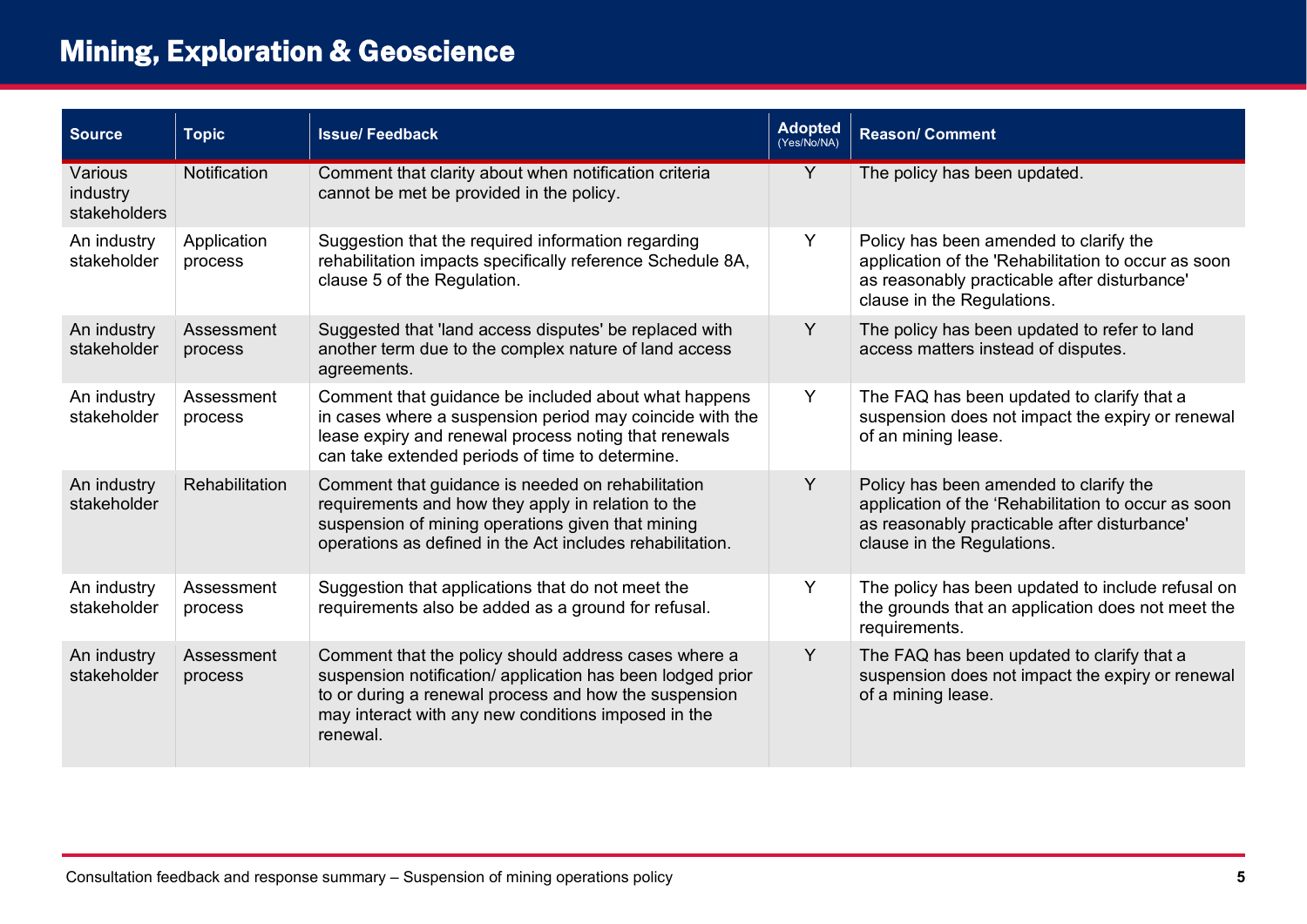| <b>Source</b>                      | <b>Topic</b>                          | <b>Issue/Feedback</b>                                                                                                                                                                                                 | <b>Adopted</b><br>(Yes/No/NA) | <b>Reason/Comment</b>                                                                                                                                                                                   |
|------------------------------------|---------------------------------------|-----------------------------------------------------------------------------------------------------------------------------------------------------------------------------------------------------------------------|-------------------------------|---------------------------------------------------------------------------------------------------------------------------------------------------------------------------------------------------------|
| An industry<br>stakeholder         | Suspension<br>greater than 3<br>years | Comment that suspension periods greater than 3 years<br>should be available in certain cases.                                                                                                                         | $\overline{Y}$                | This time frame is considered appropriate in most<br>cases however the option to apply for an<br>additional suspension beyond three years is<br>available.                                              |
| An industry<br>stakeholder         | Assessment<br>process                 | Comment that some sort of notice advising the lease<br>holder that their notification has been received and<br>accepted is necessary.                                                                                 | Y                             | The policy has been updated to include notice to<br>lease holders of receipt and written consent.                                                                                                       |
| An industry<br>stakeholder         | Rehabilitation                        | Comment that continued rehabilitation activities during the<br>suspension period should not act to sterilise or degrade a<br>resource.                                                                                | Y                             | Rehabilitation is undertaken in line with a<br>Rehabilitation Management Plan and title holders<br>are able to update their plan to take into account<br>changes in disturbance and planned activities. |
| An industry<br>stakeholder         | Assessment<br>process                 | Comment that the ground for refusal relating to<br>appropriate returns to the state ie. royalties could act to<br>prevent any suspension from being consented to.<br>Suggestion that this be clarified in the policy. | $\mathsf{N}$                  | In making a decision, all factors will be<br>considered. A suspension will not be refused only<br>on the grounds that royalties will be temporarily<br>halted.                                          |
| An industry<br>stakeholder         | Assessment<br>process                 | Comment that KPIs (at least < 60 days) for assessing<br>suspension applications should be put in place by the<br>department.                                                                                          | Y                             | MEG operates in line with service delivery<br>standards which are published on its website.                                                                                                             |
| A<br>community<br>group            | Accountability<br>and<br>transparency | Comment that the draft policy and FAQ does not provide<br>enough detail about accountability and transparency.                                                                                                        | Y                             | The existing provisions and proposed<br>amendments to the Mining Act set out the<br>considerations which the decision maker is to<br>make in relation to a range of matters.                            |
| A<br>community<br>group            | Rehabilitation                        | Comment that any documents linked to the Mining and<br>Petroleum Legislation Amendment Bill 2022 must detail<br>the process for a decision maker clearly and precisely.                                               | Y                             | The existing provisions and proposed<br>amendments to the Mining Act set out the<br>considerations which the decision maker is to<br>make in relation to a range of matters.                            |
| $\mathsf{A}$<br>community<br>group | General<br>comment                    | Comment that the draft Mining Regulations must be<br>provided in order to appropriately comment on the<br>Suspension of Mining Operations policy and FAQ.                                                             | Y                             | The amendments to the Mining Regulations are<br>currently in development, and a public<br>consultation period will be undertaken shortly.                                                               |